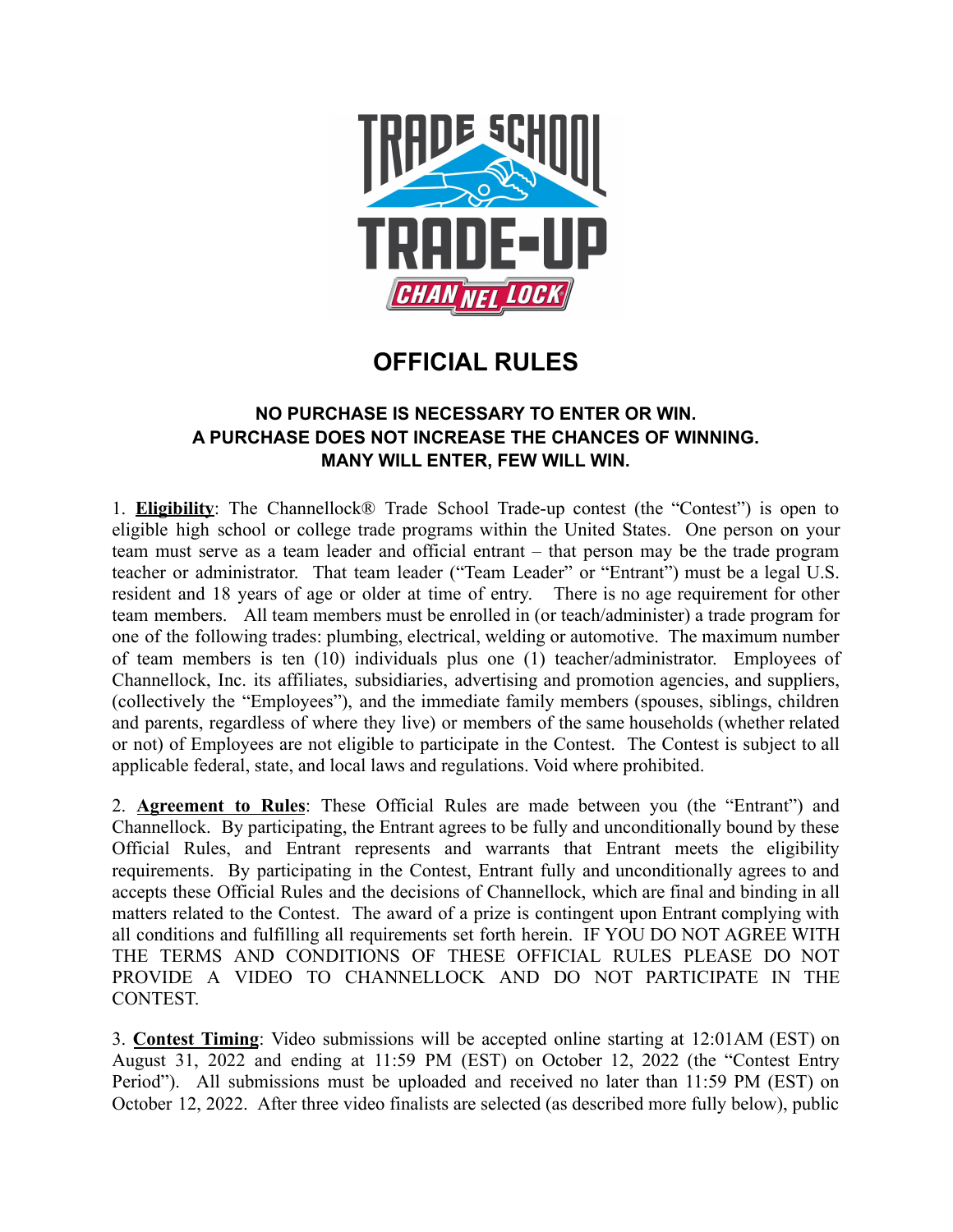voting will open beginning at 8:00 AM (EST) on October 21, 2022 and ending at 11:59 PM (EST) on October 22, 2022. Results of the public voting will be announced on or around October 24, 2022.

4. **How to Enter**: The Contest can only be entered by submitting a video using the application portal provided at <https://www.channellock.com/tradeup>. Entries that are incomplete or do not adhere to the rules or specifications may be disqualified at the sole discretion of Channellock. Entrants may enter only once. Entrants must provide the information requested. In addition, to be eligible, each video entry must meet the following criteria:

- Videos must be no longer than 2.5 minutes in length, but no shorter than one minute. Any video longer than 2.5 minutes or shorter than 1 minute will be ineligible and will not be considered.
- There are no limitations on devices used to create submission videos. Videos may be shot with cell phones, cameras, etc.
- The video must be uploaded in .mp4 or .mov format.
- By uploading a video, Entrant warrants that Entrant is the sole author and copyright owner of the entry or has the permission (via license or otherwise) to use or incorporate those entry portions authored or owned by third parties.
- **●** All participants in the video must understand and agree that the video will be shared publicly via social media and other online platforms.
- **●** The content of the video is your responsibility. If any team members are minors, we recommend you obtain permission from their parents or legal guardians. If your video is chosen as a finalist, and any team member is under the age of majority in your state (usually 18 years of age), you must submit a minors release form that is signed by any such minor's parents or legal guardians (as more fully described below).
- The video must not contain brand names or trademarks other than that of your organization. This includes any branded apparel, such as hats or t shirts, with company names or logos on them.
- Videos may not have been entered into any other contest or won any other award.
- The video must not contain material that is inappropriate, indecent, obscene, hateful, defamatory, slanderous or libelous.
- The video must not contain material that promotes bigotry, racism, hatred or harm against any group or individual or promotes discrimination based on age, disability, gender, nationality, race, religion, or sexual orientation.
- The video must not contain material that is unlawful, in violation of or contrary to the laws or regulations in any state where the video is created.

5. **Judging Criteria and Prizes**: During the Contest Entry Period and through October 20, 2022 representatives of Channellock (the "Panel of Judges") will evaluate each video submission and select three finalists ("Finalists") exclusively based on the following criteria: originality, creativity and quality of the submission, compelling overall message, passion for your respective trade, and passion for the Channellock® brand. Each Finalist will be eligible to win the prizes and will be officially notified on or around October 24, 2022.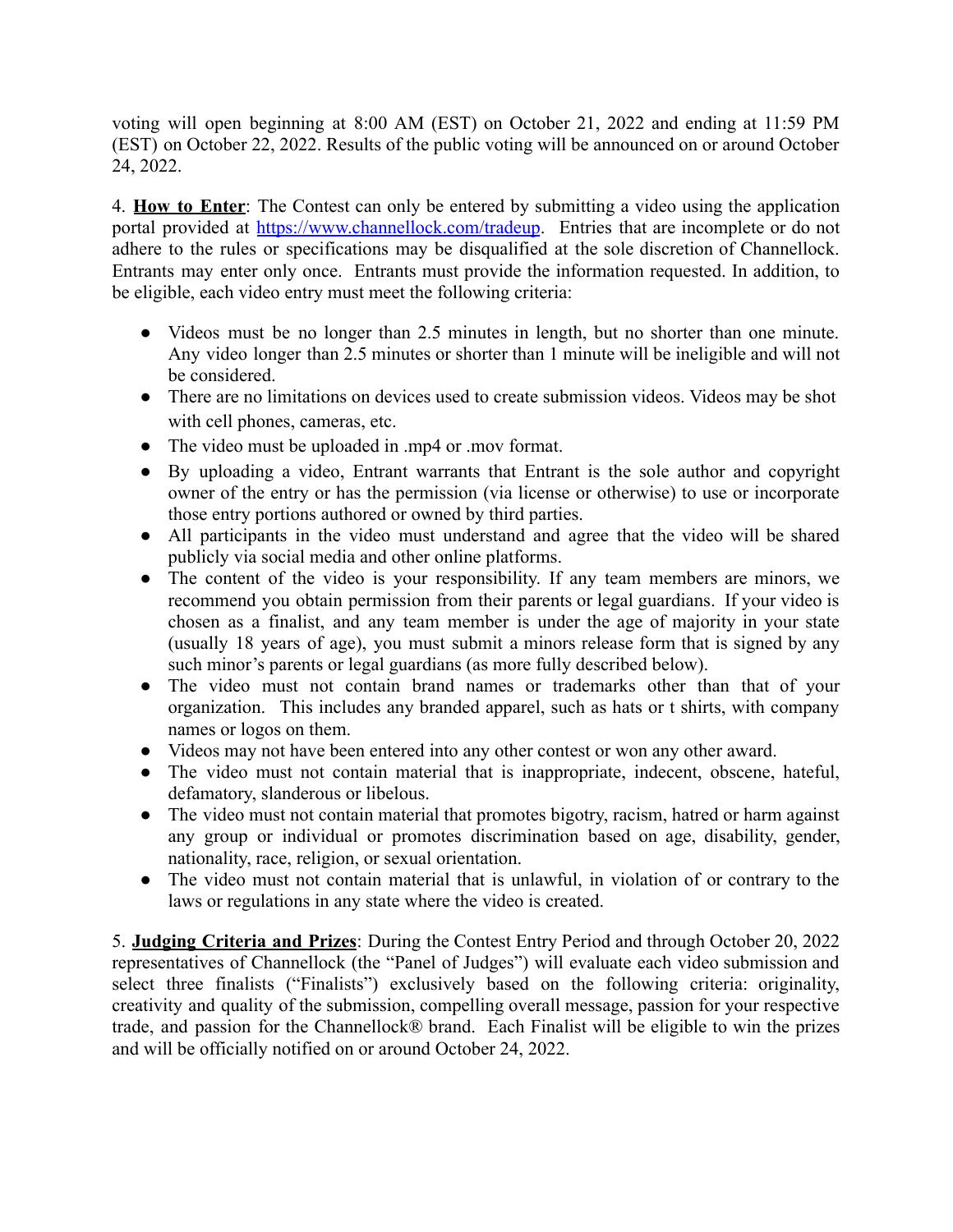The Finalists will be notified by phone, email and/or overnight courier at Channellock's sole discretion, and will be required to complete an affidavit of eligibility, a liability release, any applicable release of minor forms, and (where legal) a publicity release, each which must be returned within three (3) days, or an alternate Finalist may be selected. If Finalist cannot be contacted, is ineligible, or fails to timely return a completed and executed affidavit of eligibility and release(s) within three (3) days from the time award notification was sent, an alternate finalist will be selected. Channellock shall have no liability for any Finalist's failure to receive notices due to spam, junk e-mail or other security settings or for Finalist's provision of incorrect or otherwise non-functioning contact information.

Online voting by the public will take place between October 21, 2022 and October 22, 2022 through Channellock's Facebook page. All three videos will be posted on Channellock's Facebook page. Each Facebook "like" on a Finalist's video post (on the Channellock's Facebook page during the public voting period) counts as one vote. The one entry receiving the most votes by the end of the voting period will win First Prize. Second and third place prizes will be awarded to the second and third highest vote receivers, accordingly. The First Prize winner, Second Prize winner, and Third Prize winner are each a "Winner." In the event of a tie at the end of the public voting period, tied entries will be re-judged by the Panel of Judges, based on the criteria set forth above. Each Winner will be subject to approval by Channellock pending confirmation of the Winner's compliance with these Official Rules. All decisions of Channellock regarding any and all aspects of the Contest shall be final, binding and non-appealable.

Prizes are as follows:

**First Prize**: \$5,000 Cash prize, Channellock tools for each team member and the classroom, and a classroom makeover. Approximate retail value ("ARV") of First Place prize is \$8,000.

**Second Prize:** \$2,500 cash prize and Channellock tools for each team member and the classroom. ARV of Second Place prize is \$5,500.

**Third Prize**: \$1,000 cash prize and Channellock tools for each team member and the classroom. ARV of Third Place prize is \$4,000.

Actual/appraised value may differ at time of prize award. The specifics of the prize shall be solely determined by Channellock. No cash or other prize substitution shall be permitted except at Channellock's sole discretion. The prize is nontransferable. In the event that any prize component is unavailable for any reason, the remaining elements of the prize shall constitute full satisfaction of Channellock's obligation to the Winner and no additional compensation will be awarded. Any unclaimed and/or unused portion of the prize package will be forfeited and will not be substituted. Any and all prize-related expenses, including without limitation any and all federal, state, and/or local taxes, shall be the sole responsibility of Winner. No substitution of prize or transfer/assignment of prize to others or request for the cash equivalent by Winner is permitted.

6. **Odds**: The odds of winning depend on the number of eligible entries received.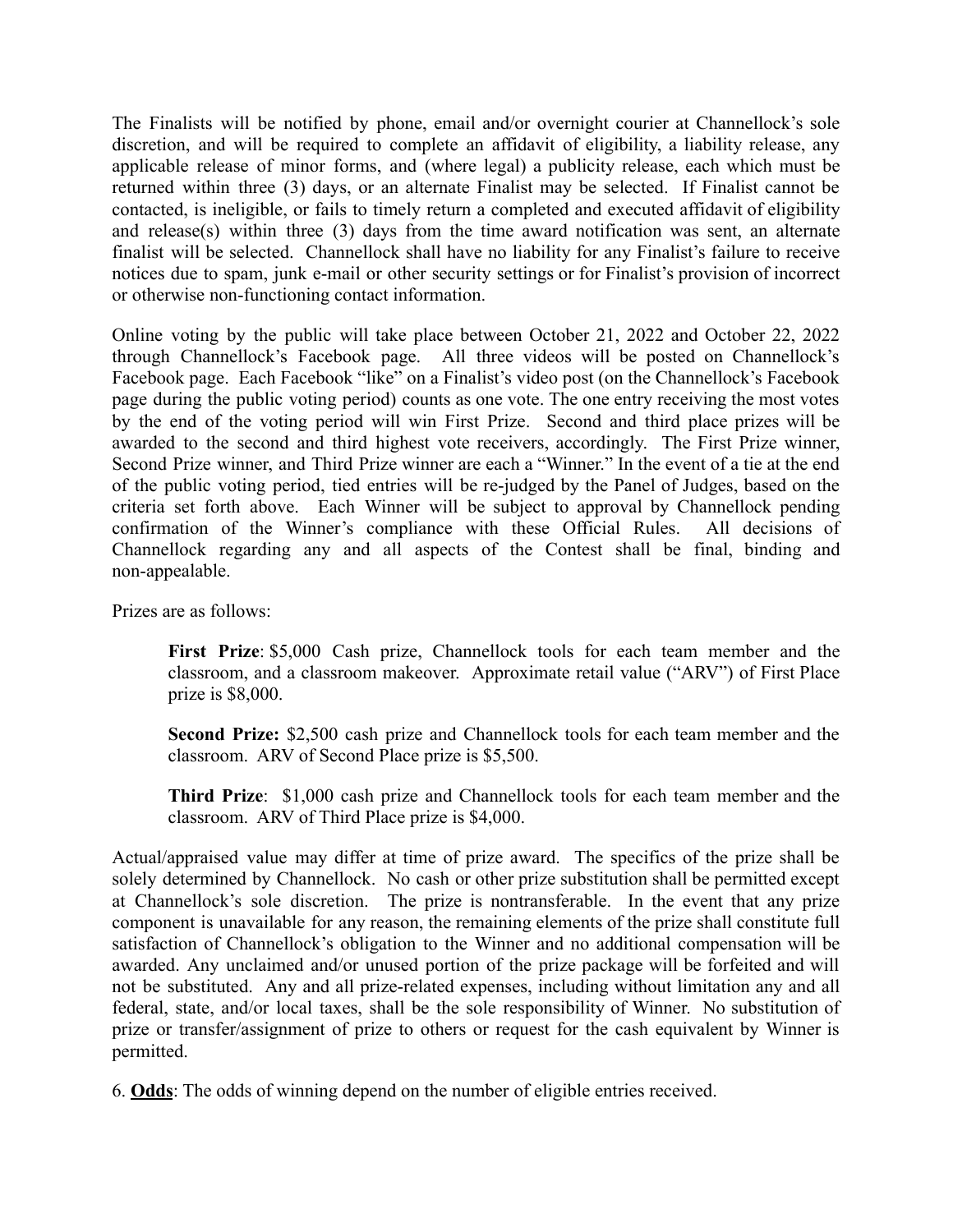7. **Rights Granted by Entrant**: By entering this Contest, Entrant understands and agrees that Channellock, anyone acting on behalf of Channellock, and Channellock's licensees, successors, and assigns, shall have the right, where permitted by law, to print, publish, broadcast, distribute, and use in any media now known or hereafter developed, in perpetuity and throughout the World, without limitation, your entry, name, portrait, picture, voice, likeness, image, statements about the Contest, and biographical information for news, publicity, information, trade, advertising, public relations, and promotional purposes, without any further compensation, notice, review, or consent.

8. **General**: Channellock reserves the right, in its sole discretion, to cancel, terminate, modify or suspend the Contest should virus, bug, non-authorized human intervention, fraud, or other cause beyond Channellock's control corrupt or affect the administration, security, fairness, or proper conduct of the Contest. In such case, Channellock may select the Winner from all eligible entries received prior to and/or after (if appropriate) the action taken by Channellock. Channellock reserves the right, in its sole discretion, to disqualify any individual who tampers or attempts to tamper with the entry process or the operation of the Contest or website or violates these Terms & Conditions. Channellock has the right, in its sole discretion, to maintain the integrity of the Contest, to void votes for any reason, including, but not limited to: multiple entries from the same user from different IP addresses; multiple entries from the same computer in excess of that allowed by Contest rules; or the use of bots, macros, scripts, or other technical means for entering. Any attempt by an entrant to deliberately damage any website or undermine the legitimate operation of the Contest may be a violation of criminal and civil laws. Should such attempt be made, Channellock reserves the right to seek damages to the fullest extent permitted by law.

9. **Limitation of Liability**: By entering, Entrant agrees to release and hold harmless Channellock and its subsidiaries, affiliates, advertising and promotion agencies, partners, representatives, agents, successors, assigns, employees, officers, and directors from any liability, illness, injury, death, loss, litigation, claim, or damage that may occur, directly or indirectly, whether caused by negligence or not, from: (i) such entrant's participation in the Contest and/or his/her acceptance, possession, use, or misuse of any prize or any portion thereof; (ii) technical failures of any kind, including but not limited to the malfunction of any computer, cable, network, hardware, or software, or other mechanical equipment; (iii) the unavailability or inaccessibility of any transmissions, telephone, or Internet service; (iv) unauthorized human intervention in any part of the entry process or the Promotion; (v) electronic or human error in the administration of the Promotion or the processing of entries.

10. **Disputes**: THIS CONTEST IS GOVERNED BY THE LAWS OF PENNSYLVANIA WITHOUT RESPECT TO CONFLICT OF LAW DOCTRINES. As a condition of participating in this Contest, participant agrees that any and all disputes that cannot be resolved between the parties, and causes of action arising out of or connected with this Contest, shall be resolved individually, without resort to any form of class action, exclusively before a court located in Pennsylvania having jurisdiction. Further, in any such dispute, under no circumstances shall participant be permitted to obtain awards for, and hereby waives all rights to, punitive, incidental, or consequential damages, including reasonable attorney's fees, other than participant's actual out-of-pocket expenses (i.e. costs associated with entering this Contest). Entrant further waives all rights to have damages multiplied or increased.